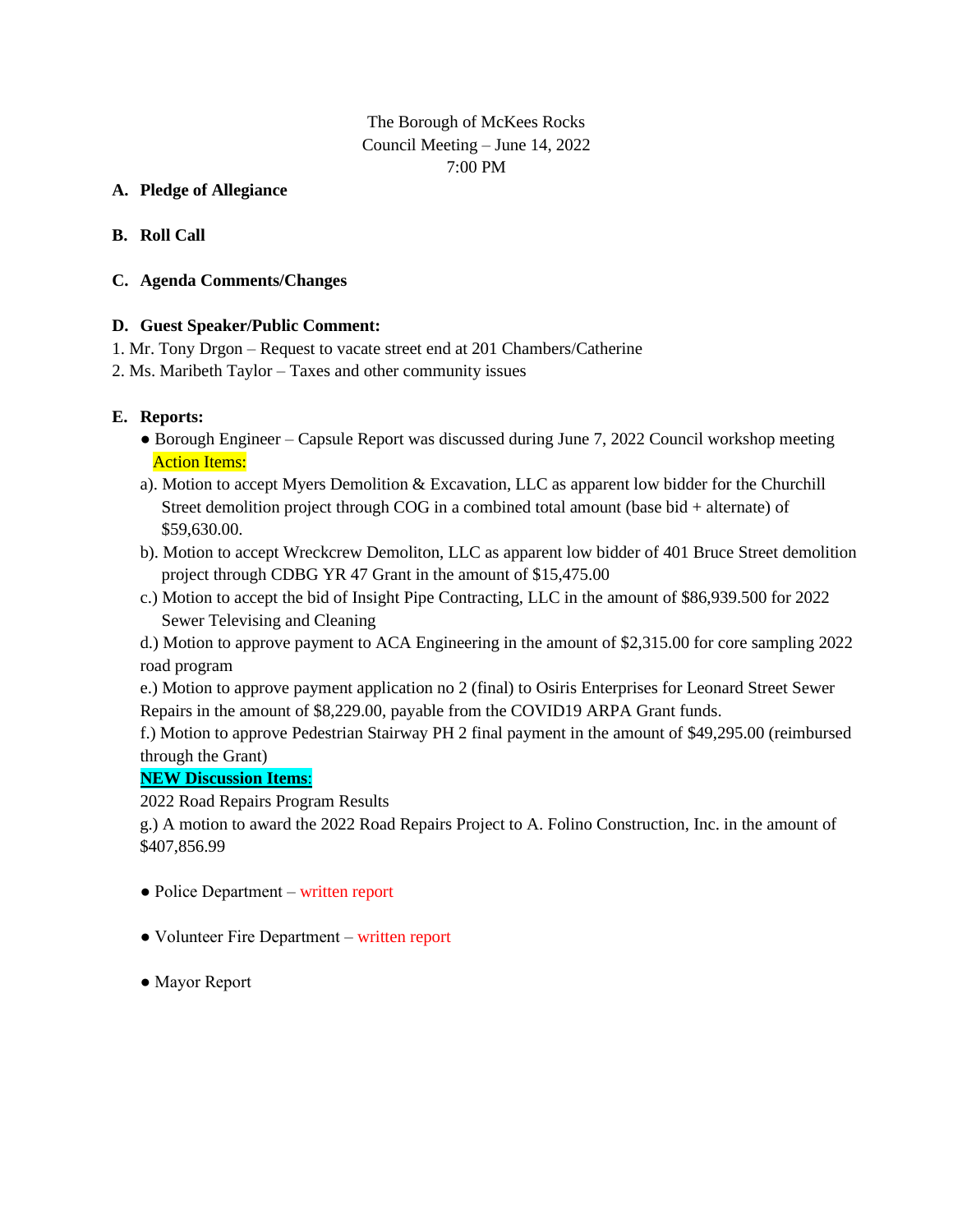$\bullet$  Borough Solicitor  $-$ 

a.) Motion to adopt Borough Ordinance No 1773, amending 1692 International Property Maintenance Code updating to the 2021 edition

# **New Discussion Items:**

Local 1058 Collective Bargaining Agreement MOU – Code Enforcement Officer

b). Motion to approve the MOU, effective May 30, 2022 hire date

West Carson Street Easements

c.) Motion to approve the easement agreement with PMLR Properties for the Phase II West Carson Street Extension project, subject to solicitor review

d.) Motion to approve the easement agreement with Sutey for the Phase II West Carson Street Extension project, subject to solicitor review.

- Borough Manager (Asst)
- a.) Motion to extend the COVID19 Emergency Addendum to the Employee Handbook through December 31, 2022
- b.) Motion to approve Borough Resolution No. 1676 acknowledging and verifying the street name of "Zinkham"
- c.) Motion to approve Borough Resolution No. 1677 acknowledging Council and Authorizing Admin Staff to act on borough behalf for borough purposes

# **F. Approval of Meeting Minutes**

Motion to approve Voting Meeting Minutes of May 10, 2022 and May 24, 2022

# **G. Controller's Report**

Motion to accept Controller's Report as of May 31, 2022

# **H. Approval of Bills**

Motion to approve the paying of bills

# I. **Agenda:**

# **1. Public Safety Committee (Archie Brinza, Chair)**

- **a.)** Motion to approve McKees Rocks Bridge partial closure for Netflix filming, contingent upon date/time approval by the Police Chief and use of Police Detail Services provided by the McKees Rocks Police Department, at Netflix expense
- **2. Finance and Administration Committee (Nick Radoycis, Chair):** 
	- **a.)** Motion to approve transfer of Street Department Working Foreman (B. Thompson) to the position of Code Enforcement Officer, effective May 30, 2022, pursuant to the Collective Bargaining Agreement MOU
	- **b.)** Motion to appoint Street Department Employee (R. Hughes) as Interim Working Foreman, effective May 30, 2022 pursuant to the terms of the Collective Bargaining Agreement
	- **c.)** Motion to advertise for one (1) FT Street Department Laborer